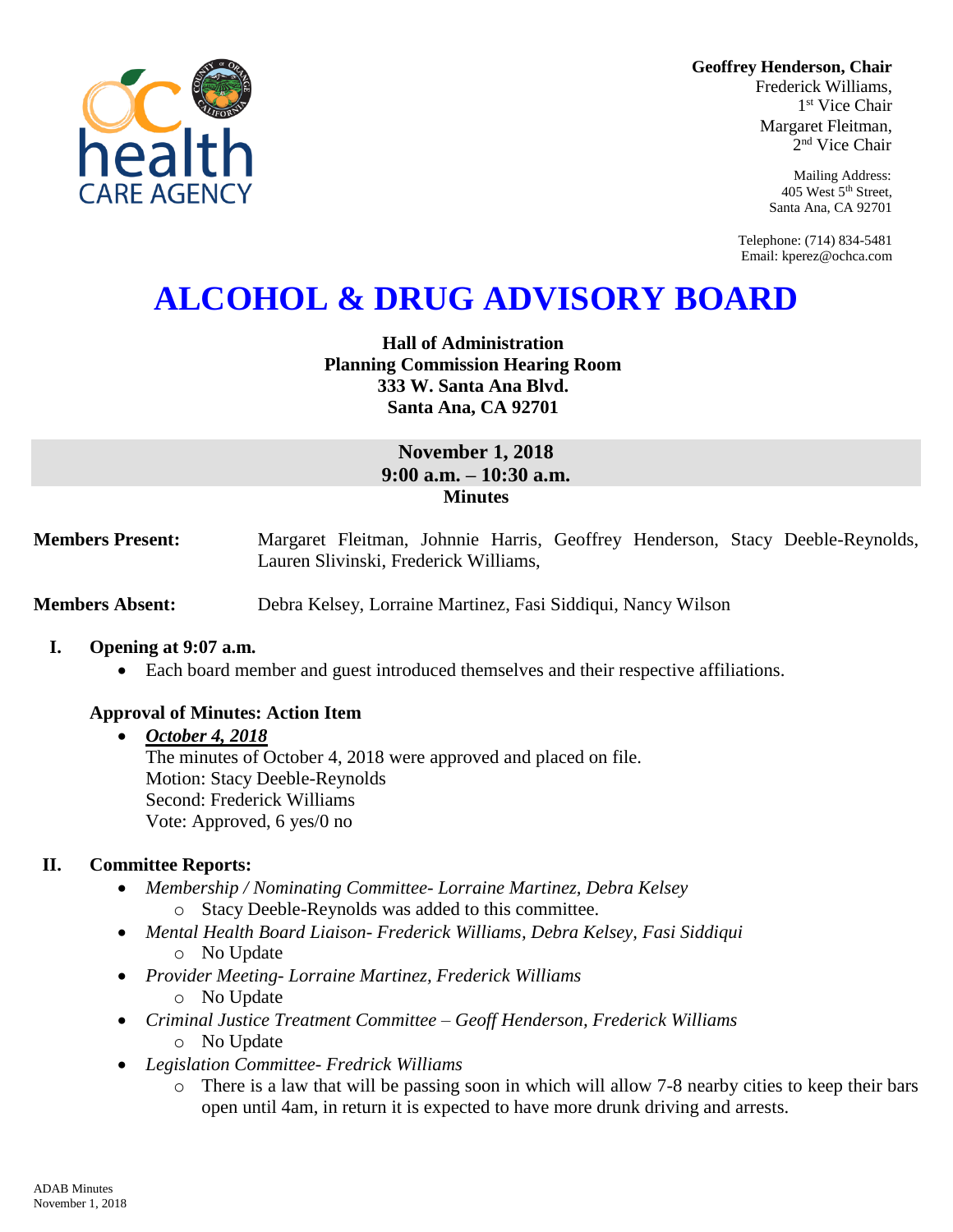- *Community Forum Planning Committee– Geoff Henderson, Lorraine Martinez, Debra Kelsey, Margaret Fleitman, Lauren Slivinski*
	- o The committee has received the Opioid Strategic Draft Plan and is now under review. We should have a final draft by January for public review/ comment.
- Community Collaborative Committee:
	- o *Drug Prevention Coalition: Margaret Fleitman*
		- The Coalition met this last month and they worked on getting ready for the  $30<sup>th</sup>$  Annual Drug Walk.
	- o *Orange County RX & OTC Coalition: Margaret Fleitman*
		- The group met and had a productive meeting in which they received a presentation on Hepatitis C and data surveillance.
	- o *Orange County Substance Abuse Prevention Network (OCSAPN): Stacy Deeble-Reynolds*
		- **Stacy reported the OCSAPN Conference was a success, they had students from** Fairmont High School come and speak on substance abuse prevention and suicide.
	- o *Mental Health Services ACT (MHSA) Steering Committee: Lorraine Martinez, Stacy Deeble-Reynolds, Frederick Williams, Fasi Siddiqui*
		- No Update

## **III. Old Business:**

• Elections- Frederick Williams was moved to Chair, Margaret Fleitman to 1<sup>st</sup> Vice Chair, and Lauren Slivinski was nominated to be the 2<sup>nd</sup> Vice Chair starting in January of 2018. Lauren will confirm her position via email.

## **IV. New Business:**

- ADAB Holiday Breakfast will be held on December  $6<sup>th</sup>$  at Mimi's Café, 8:00am 9:30am.
- Geoff reminded the board members of the upcoming Annual Retreat taking place on the first Thursday in January. This year the retreat will be held at Chances.

# **V. BHS Update:**

*Annette Mugrditchian-* The Opioid Report is making its way around for review from Health Care Agency (HCA) and from the board members on the committee. The residential waitlist is still lengthy, however we are actively recruiting residential providers and optimistic to bringing down the waitlist numbers. The Annita Street project is moving along, the programs that have been currently identified to be at this location are a sobering station, withdraw management, two residential providers, one for co-occurring and one traditional. This site should be built and up and running in two years. Project Kinship is having an open house at the end of this month, we will forward a flyer on this. The District Attorney has introduced an ordinance which will have all treatment providers to register with HCA expanding its requirement to also list any referring parties.

*Brett O'Brien*- Drug MediCal (DMC) for Adolescents, since July 1<sup>st</sup> we have admitted a total 51 adolescents into our County Clinics and County Contracted programs. A total of 88 have received services and we now have the intensive outpatient in which we have admitted a total of 10 into these types of services. For adolescents in residential care we have admitted 19 and have provided services for a total of 28. Stacy Deeble-Reynolds requested an update on these stats for meetings held at Orange County Department of Education.